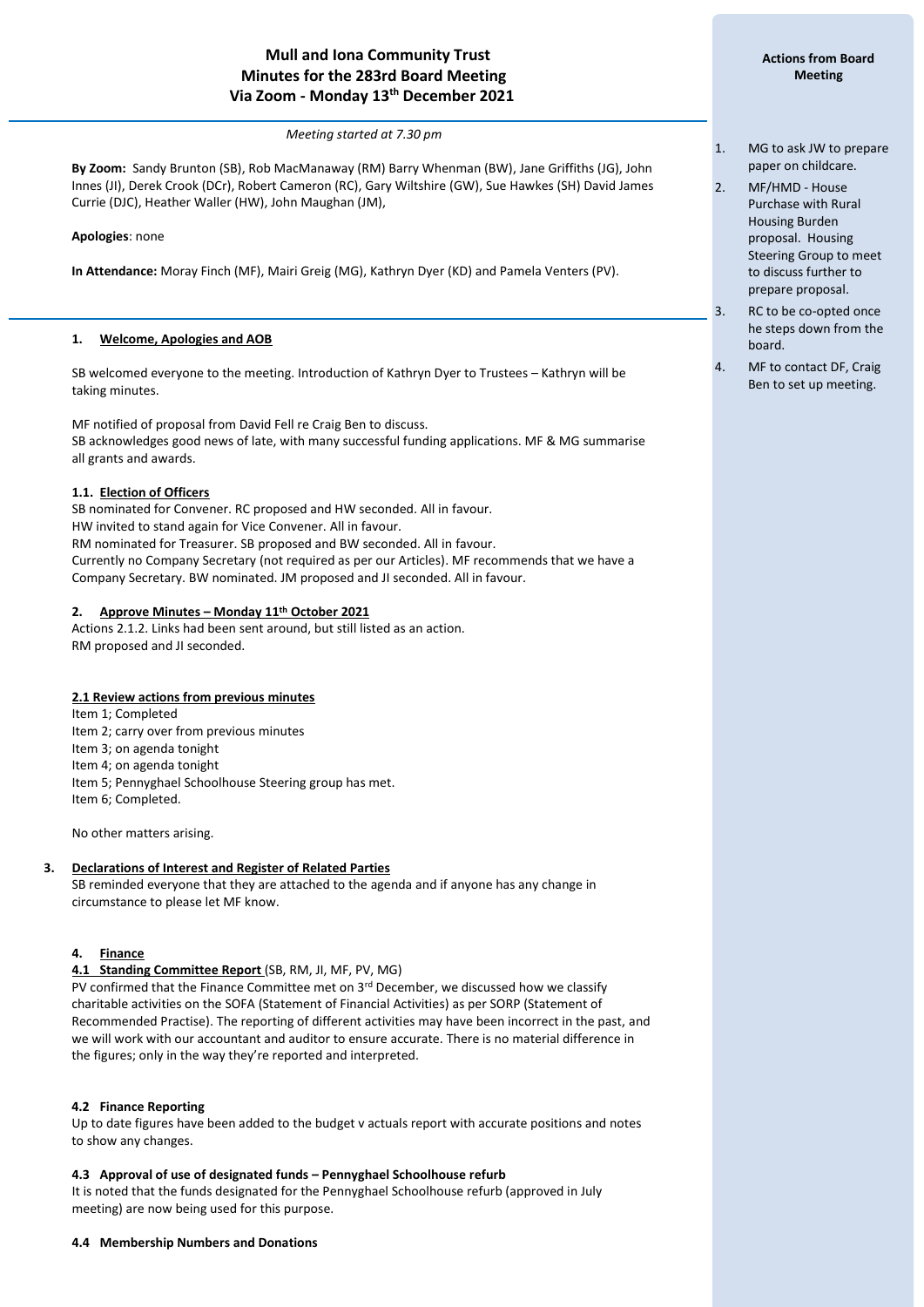We have 6 new members since the last meeting. Donations have been recorded.

## **5. HR and Policies**

#### **5.1 Staff Reviews – Update**

See Deputy Manager's report.

## **5.2 Policy Reviews – Covid 19 policies**

Slight changes to this policy. MG has updated to reflect current guidance, and stronger wording adopted to encourage regular lateral flow testing. Amended policy proposed by JI and GW seconded.

# **6. Strategy**

**6.1 Strategy Standing Committee** (SB, JR, BW, GW, MF)

#### SB – Nothing to report.

GW – next stage is to use strategy and integrate it into the budget planning for next year and GW will stay involved and available. Once budgets are set, and projects have clear medium term and short-term operational planning process which links to the strategy, which in turn will tie into the monthly reports in the next financial year for each of the working areas.

# **7.0 Special Items**

#### **7.1 Recurring Actions List**

SB Budgeting only issue due.

RM licencing for Ulva Ferry Seabed is getting near to being extended.

#### **7.2 General Manager's Report**

SB recognised clear effort by Moray and Mairi.

Query from SB to MF on number 14 to clarify that the Calgary toilets procurement is for a septic tank, as the existing tank is not up to the challenge faced by the Calgary loos.

Query from GW regarding the amount of money taken in at Ulva Ferry Pontoons. MF clarified that amount is lower due to the number of visiting yachts declines this time of year.

MF re item 37, septic tank at Ulva Ferry Houses . We are awaiting a report from the septic tank services to facilitate dialogue between main contractor and architects. Currently we only have verbal information.

SB posed a question regarding the use of the wood being milled. MF stated that wood will be taken to Sgriob Ruadh in Tobermory. Jan Dunlop, who has taken over the management of the project, will organise transport and oversee the construction of flatpack sections of composting toilet and forest school shelter.

#### **Deputy General Manager's Report**

MG states Out of School Care Trial is challenging and she is working to support the co-ordinator, and working with business skills apprentice is taking time due to Council's IT challenges.

SH asks for agenda item to be added to January's or February's meeting regarding Out of School care and issues that this program faces, as funds cannot be spent because we cannot carry out a proper trial. MG will ask Jo Wood to prepare a more detailed paper for the board.

#### **7.3 Fundraising Officer's Report**

GW - work on the fundraising development plan (item 8) has been paused due to Sian's workload and the information needed until KD and PV can help.

#### **7.4 Due Diligence for Donations Policy**

Item has been completed and should not have been included in agenda.

#### **7.5 Approval of Grant Funding Offers –**

**Island Communities Fund grant email 7/11/21 (electric minibus)** JI proposed, RM seconded **Nationwide Building Society (Housing Manager)** JG proposed, RC seconded **Plugged in Communities Grant (electric MPV)** DC proposed, JM seconded **CARES Net Zero Communities (Solar PV for Nonhebel Park)** BW proposed, HW seconded **Healthy Islands Fund** HW proposed, RM seconded **Together for our Planet** JI proposed, RC seconded **Inspiring Scotland (Key Worker Accommodation Feasibility)** DC proposed, JM seconded

#### **7.6 House Purchase with Rural Housing Burden proposal**

MF updates that there have been a few meetings, but there is no proposal yet. This item will be deferred until the January meeting.

#### **7.7 Aros Park Historic Walled Garden**

No questions raised. DC proposed JI seconded.

#### **7.8 Special Item: Robbie Cameron**

SB raises point that RC will be moving to the mainland, but as he will be maintaining a croft on Mull, MF suggests that RC is co-opted onto the board as his knowledge is valuable. RM proposed and JG seconded motion that RC is co-opted once he steps down from the board.

#### **8.0 Steering Group Reports submitted in advance, discussed as noted below:**